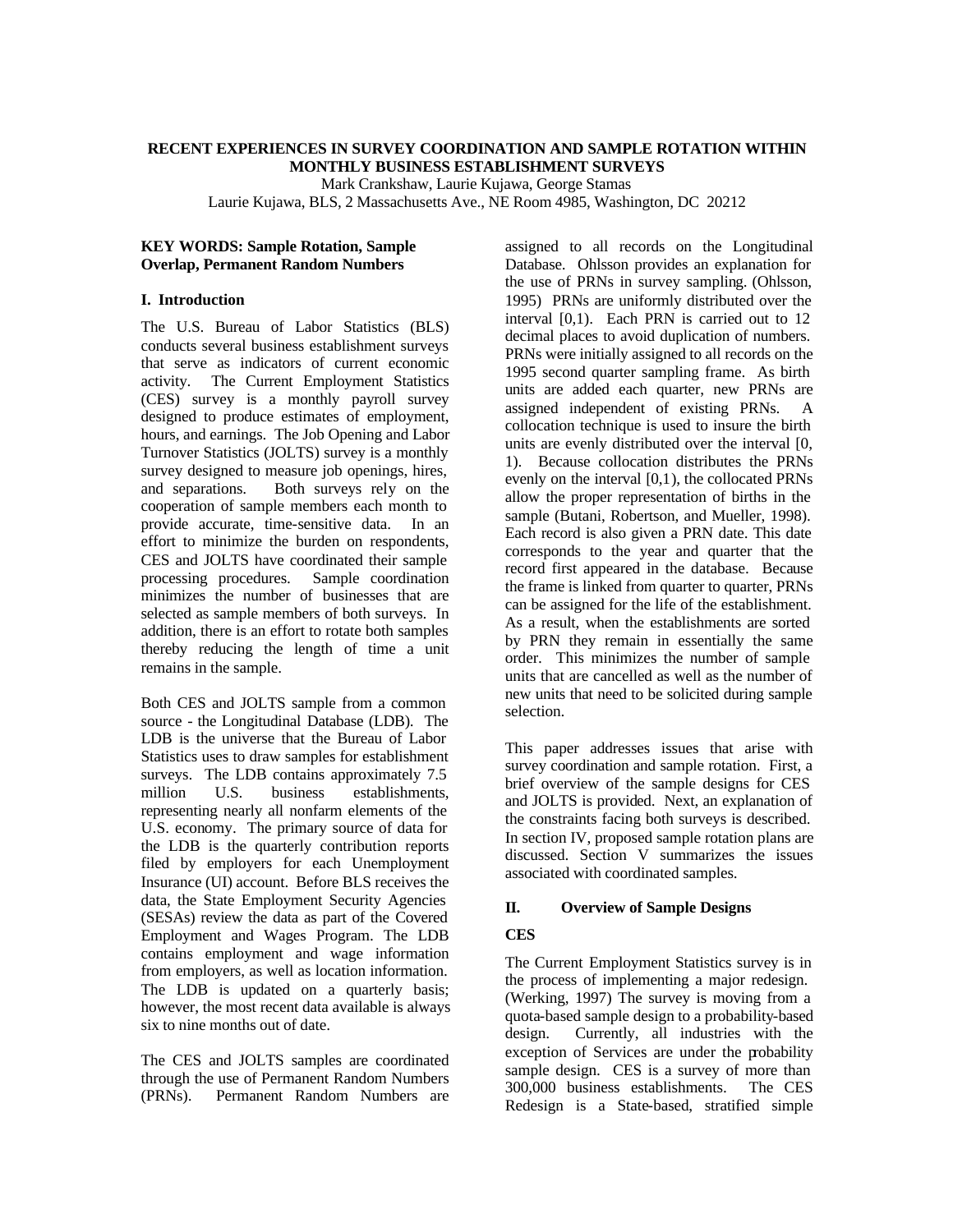random sample. The Unemployment Insurance (UI) account is the basic sampling unit of the survey. For multi-establishment UI accounts, the sample unit includes the entire cluster of worksites within a UI account that appear on the frame at the time of sample selection. The sample is stratified by state, industry and employment size. With 11 industries and 8 size classes, there are 88 total allocation cells per State. (As CES moves from the Standard Industrial Classification (SIC) system to the North American Industry Classification System (NAICS), there will be 13 expanded supersectors.) Within each allocation cell, units are sorted by MSA. Because the sampling rate is uniform across the entire allocation cell, implicit stratification by MSA insures a proportional number of units are sampled from each MSA. The sampling rates for each stratum are determined through an optimum allocation process. The process distributes a fixed number of sample units over a set of strata in such a way as to minimize the variance of total nonfarm employment at the statewide level. As a result of the optimum allocation, more sample units are generally selected from cells that cost less to collect, have more units, and a larger variance.

## **JOLTS**

The JOLTS survey uses a probability-based sampling design that surveys approximately 16,000 non-farm business establishments to produce National and U.S. Census Region level estimates. (Crankshaw and Stamas, 2000) Unlike the CES survey, the basic sample unit of JOLTS is the individual business establishment. The JOLTS sample is a stratified simple random sample stratified by U.S. Census Region, establishment size, and industry division. The JOLTS sample was selected on a Standard Industrial Classification (SIC) industry division basis. The JOLTS survey, however, is designed to be able to produce both SIC industry division and NAICS Supersector based estimates. The JOLTS sample is stratified by four U.S. Census Regions and six size classes—with the largest size class being sampled with virtual certainty. There are eleven SIC industry divisions and fifteen NAICS Supersectors. (Federal government and state and local government are being counted here as divisions or Supersectors.) The JOLTS sample was allocated (by SIC) into 264 allocation cells using an optimal allocation process similar to that of CES. Data gathered by a JOLTS pilot study found that the standard

deviation of the JOLTS variable (job openings, hires, quits, etc.) levels are proportional to the mean frame across establishments within stratum. Therefore the allocation process optimally allocated the JOLTS sample taking into account the frame employment variance within a given allocation cell. This ensured that, like CES, more sample units were generally selected from cells that had more units and had a larger variance in the variables of interest.

The JOLTS sample was divided into 18 noncertainty panels and a single near-certainty panel (sample units from the largest size class as well as cells with few units and other cells designated by the allocation process). Each non-certainty panel was designed to ensure that each panel could be representative of the entire noncertainty population. As a result each noncertainty panel is the same size and comprised of a similar allocation. This was done both to ease the enrollment burden of the new survey as well as to aid in sample rotation.

## **III. Constraints on Resources**

Operational issues have placed constraints on both CES and JOLTS. Limited resources coupled with increasing costs led to the development of procedures to further maximize overlap across sample redraws. Maintaining acceptable response rates for a probability sample required more resources than initially anticipated. As a result, annual sample overlap within surveys has currently been increased to a level that both CES and JOLTS can support.

During the first quarter of each year, the CES sample is redrawn. The sample update process provides the most recent information on the industry, size, and location of a unit. Annual sample selection helps keep the CES survey current with respect to employment for business births and deaths. Under the CES probability design, a simple random sample is selected from the frame where strata are defined by state, industry, and size class.

In addition to the annual reselection, the CES sample is also updated on a semi-annual basis. The semi-annual update provides an opportunity to sample births that were not on the frame during the first quarter annual reselection. Births make a significant contribution to the economy. Therefore, the semi-annual update attempts to capture a representative portion for the sample.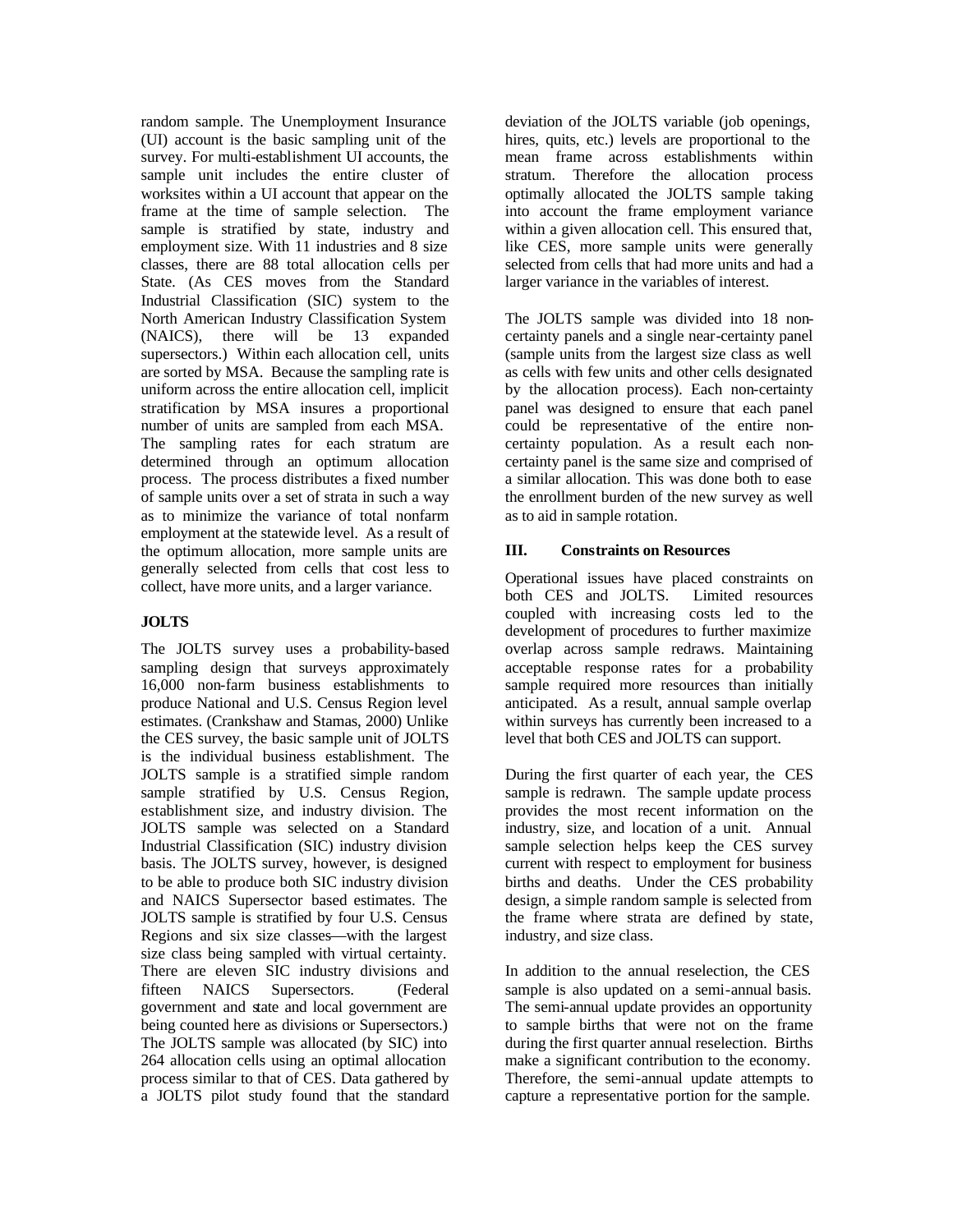After births are identified on the frame, a simple random sample of units are selected. It also allows establishment deaths to be removed. The semi-annual update also tracks the sample that was selected during the first quarter and provides updated information on employment and location.

The original CES redesign methodology called for a quarterly update for business births, along with a first quarter annual redraw of the sample. Even with the maximum sample overlap provided by PRNs, the solicitation burden was unmanageable. A fourth quarter update was also problematic in terms of solicitation. Many births that appeared on the fourth quarter birth update would be dropped from the sample during the first quarter reselection. Operationally, this would prove to be an overwhelming burden on data collectors. As a result, CES moved to a semi-annual birth update.

Despite the reduction in birth updates, there was still an overwhelming number of new sample units. This led to the introduction of a swapping procedure. Swapping was introduced during the 1998 annual update. The procedure essentially replaces new sample members with existing sample members that would otherwise rotate out of the sample. The procedure is implemented after a random sample has been selected during the annual update process. All new sample members, i.e., sample members that were not included in the sample selected during the prior year, are identified. These are the units that are available for swapping. All units selected during the previous sample year and not selected during the current year are also identified. If a new unit is to be swapped with a previous sample unit, it must be within the same state, industry and size class and have the same PRN date. Newly selected units are replaced until all suitable replacements are exhausted. Units are generally available for swapping due to changes in MSA, industry, or size class. Swapping increases the sample overlap from year to year, thereby reducing the number of new units that need solicited. Establishing contact with respondents requires significant time and energy. In addition, the initial explanation of the requested data elements requires additional time. As a result of the procedure, resources could be redirected at improving response rates.

| Table 1. Results of the swapping procedure |           |                 |  |  |  |
|--------------------------------------------|-----------|-----------------|--|--|--|
| Frame                                      | New Units | Units Available |  |  |  |
| Year                                       | Selected  | for Swapping    |  |  |  |
| 1998                                       | 35,058    | 14,631          |  |  |  |
| 1999                                       | 40,234    | 14,814          |  |  |  |
| 2000                                       | 38,624    | 16,957          |  |  |  |
| 2001                                       | 37,726    | 11,592          |  |  |  |

Table 1 illustrates the results of swapping based on a fully implemented probability sample. In production, the swapping technique was only performed in industries that had switched to probability for at least one year. No swapping was performed within an industry on probability during the initial year of implementation. Because all industries have not been initiated under the probability sample, the number of units swapped in production was less than the numbers displayed in the table.

The overwhelming number of new sample units also led to the reduction in the size of the CES sample. The number of sample units drawn for the probability sample was set approximately equal to the number of units in the CES quota sample. With the implementation of the first industry, it was evident the survey could not adequately support a probability sample of equal size. As a result, the sample was cut approximately 20 percent. The sample size cut will provide additional resources that will be devoted to data collection and follow-up techniques essential in a probability sample.

| Table 2. CES Sample Size |                   |  |  |  |
|--------------------------|-------------------|--|--|--|
| Frame Year               | # of Sample Units |  |  |  |
| 1998                     | 263,294           |  |  |  |
| 1999                     | 250,118           |  |  |  |
| 2000                     | 201,171           |  |  |  |
| 2001                     | 207,140           |  |  |  |

Table 2 illustrates the sample size before and after the reduction. As the probability sample was being implemented, it was clear that it would require more resources than initially planned. With the 2000 sample, the number of units was reduced by approximately 20 percent.

## **IV. Sample Rotation**

CES has not currently implemented a sample rotation scheme. CES resources have been redirected due to the implementation of the probability sample and NAICS conversion. When the probability sample is fully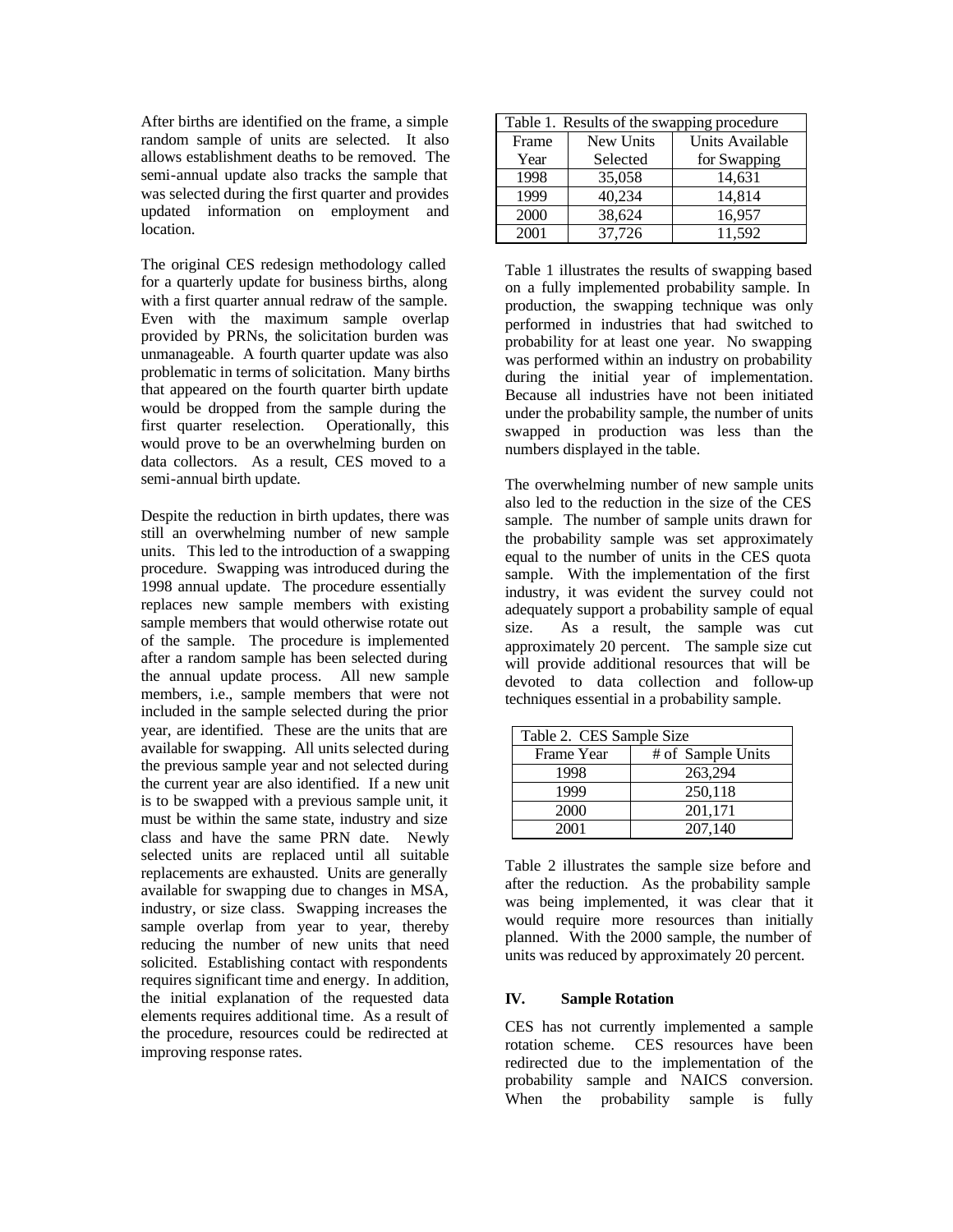implemented under NAICS in June 2003, additional resources will be available. These resources will provide CES an opportunity to reduce (or eliminate) swapping and rotate the sample. Several techniques utilizing PRNs have been proposed; however, a decision regarding sample rotation has not been reached. Methodological as well as operational aspects associated with each technique are currently being reviewed.

The first rotation technique reviewed was the constant shift method outlined by Ohlsson in the paper titled "The System for Co-ordination of Samples from the Business Register at Statistics Sweden." The technique utilizes PRNs to shift the sample selection starting point a specified distance. The distance is calculated based on the amount of rotation desired. After an initial review, there are definite concerns with this technique. Operationally, this technique could prove to be problematic for CES. Because the sampling frame is updated quarterly, units shift selection cells due to changes in size and industry. As a result, a unit may rotate out of the sample for a year and back into the sample the next. In addition, birth units may rotate out of the sample after only a year. These issues would have to be addressed before this technique could be utilized.

The second rotation scheme that was reviewed was the random rotation group method. This method is also outlined in Ohlsson's paper (Ohlsson, 1992). In the random rotation group method, each unit is permanently assigned to a rotation group. During the first year, the PRN assigned to all units in the first rotation group is shifted to the left by an amount dictated by the amount of rotation desired. The PRN of units in the second group is shifted to the left by the same amount during the next year. This procedure continues each year for the subsequent groups. Like the constant shift method, there are concerns with this technique. Units can be rotated into the sample for a single year. Sample units can also move out of the sample one year and in again the following year. There is no guarantee the amount of time a unit will be out of the sample. This method of rotation prevents units from staying in the sample a specified number of years. It does not guarantee a minimum time for units to remain out of the sample. With limited resources, this places a significant strain on data collection.

The JOLTS program has not yet begun to rotate sample either. Before a decision is made, coordination of sample rotation techniques will need to be reviewed. If CES and JOLTS do not implement similar techniques, sample coordination will be lost. As a result, both the respondents and estimates may suffer.

JOLTS is currently looking at the effects of two different approaches for rotating sample. This exercise is further complicated with a change in the industry basis of the design. Also complicating matters is that the original sample was selected from a frame that is now two years older than the last frame. There have been many establishment births and deaths over that period.

A new JOLTS sample was scheduled for implementation after the last of the 18 noncertainty JOLTS panels had been enrolled into the JOLTS survey. The new sample will utilize the latest LDB establishment data and the PRNs on the LDB. The PRN dates can be used to identify births on the LDB frame. The PRN provides a position relative to some starting point in each allocation cell from which to select new sample units. The new JOLTS sample will be a reflection of new businesses entering the frame and other businesses leaving the frame, as well as establishment moving between size and to a lesser extent, industry strata.

Both sampling rotation schemes under consideration for the JOLTS survey involve reselecting a fresh 30-panel JOLTS sample from the original JOLTS PRN starting point. Panels 1-19 provide for 12 additional months of sample. The main difference between the two schemes is in the panel assignment for surviving and birth units. Surviving units are units in the original sample that remain on the latest LDB frame. Birth units are establishments that have been added to the LDB frame since the original sample was drawn.

The first scheme makes no attempt to fix the original panel of surviving units. Essentially, under this scheme, the frame is defined and ordered within strata by PRN. Sampling for panels 1 through 30 begins with the same starting PRN as the original sample. Because establishment births and deaths on the LDB frame are randomly assigned PRNs, the units surviving from the original panel can be shifted from their original panel. At the appropriate time the initial panel (panel 1) can be retired and be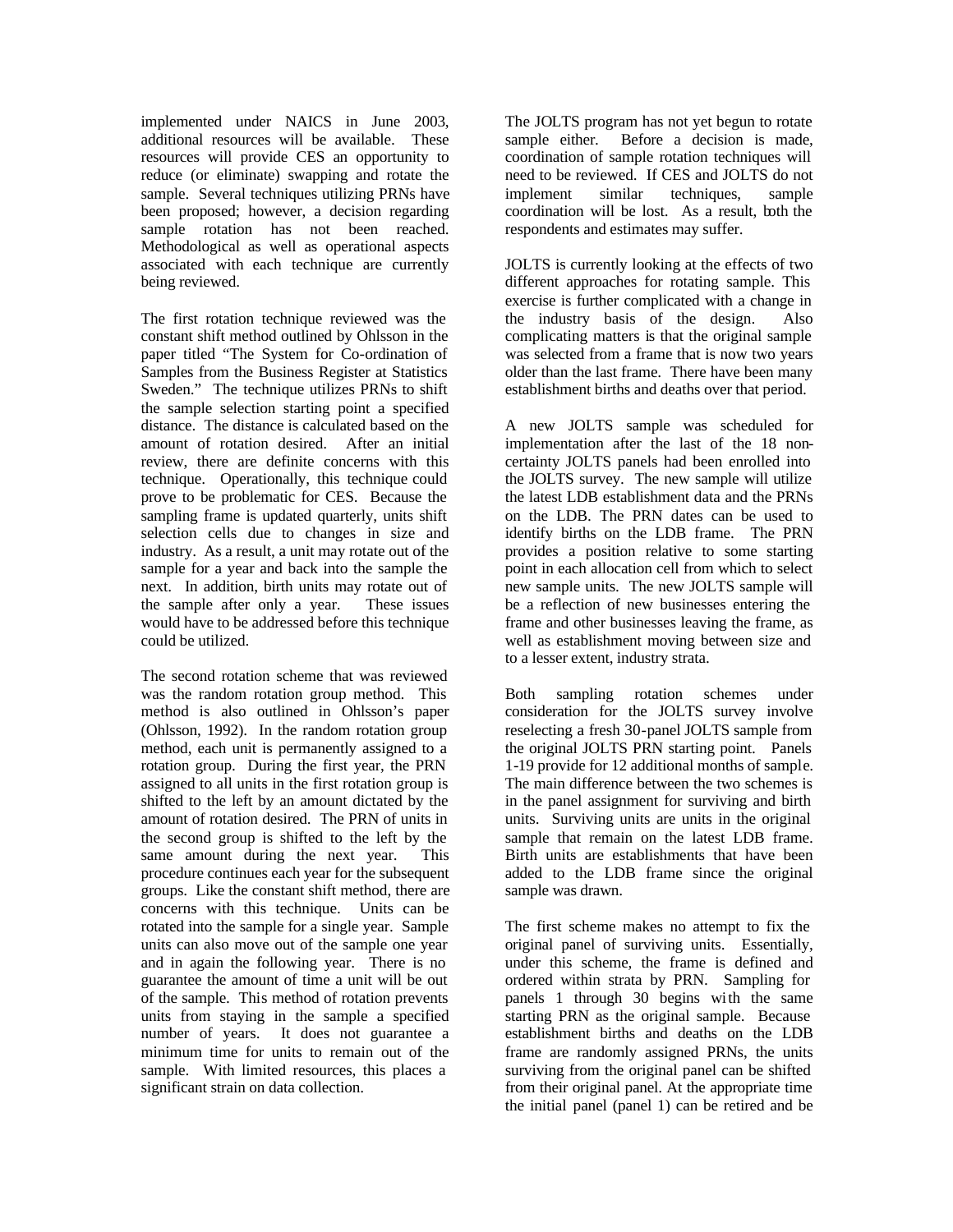replaced by panel 19. At regular intervals the original panels (2-18) can be sequentially retired and replaced by the new sample panels (20-30) until it is necessary for a new sample to be redrawn. The benefit of this scheme is that it is that selection is easier to implement. Also, because of the reliance on the PRN each panel should not have a bias in its composition of births and surviving establishments. On the negative side, firms growing in employment, as well as those decreasing in size, or going out of business, tend to push survivors into higher and higher numbered panel. This would require these establishments to participate in the survey longer. It would also require solicitation for replacement units for lower numbered panels. This scheme is similar to the constant shift method under consideration by CES.

The second scheme keeps surviving units in panels 1-18 in their original panel. We will refer to this as controlled rotation. In addition, this scheme identifies birth units by panel under the original design and places each into the appropriate stratum and panel under the new design. Additional sample units, which could be frame births or survivors, supplement the births and survivors to reach allocated totals for each stratum and panel. When the allocation called for fewer units in any stratum/panel than were available from survivors and births, survivors and births were dropped randomly using the PRN. Panels 19-30 are comprised entirely of new sample units. The panels can then be rotated out in a manner similar to the first scheme. The benefit of this approach is that it allows noncertainty units that have been in the survey for at least 18 months to depart the survey as originally scheduled. However for panels 1-18 to be representative until such time as they are replaced, they would have to be supplemented with births and other sample units to bring strata units up to the allocated levels.

Table 3 shows the workload under the two sampling schemes. Because the monthly collection under both methods is the same, we only look at births and other new units added to the sample. Under the original plan, data collectors would be required to contact and enroll 334 more sample cases in panels 1 through 18. This results from sample survivors shifting to higher numbered panels. With this shift in panel assignments, workload for panels 19 through 30 is lighter under the original plan by 1163 units. Of course this is at the cost of breaking a commitment of keeping an establishment for a fixed number of months, letting some establishment go before their time is up and the possibility of having to let an establishment go and then re-enroll it in a later panel. (An alternative is to have the employer continue to report and re-weight or ignore the response.)

Table 3 also suggests that controlling selection to keep survivors in their original panel might cause a bias by under-representing birth units. The original plan selects 10 percent more birth units than the controlled approach.

| Table 3. Workload differences between sampling schemes |               |            |                                |            |                                  |            |  |  |
|--------------------------------------------------------|---------------|------------|--------------------------------|------------|----------------------------------|------------|--|--|
| Panels                                                 | <b>Births</b> |            | <b>Additional Sample Cases</b> |            | <b>Total Additional Workload</b> |            |  |  |
|                                                        | Original      | Controlled | Original                       | Controlled | Original                         | Controlled |  |  |
| $1 - 18$                                               | 1,549         | 1,317      | 2,617                          | 2,515      | 4.166                            | 3,832      |  |  |
| $19-30$                                                | 1,057         | 993        | 7,980                          | 9,207      | 9,037                            | 10,200     |  |  |
| $1 - 30$                                               | 2,606         | 2,310      | 10,597                         | 11,722     | 13,203                           | 14,032     |  |  |